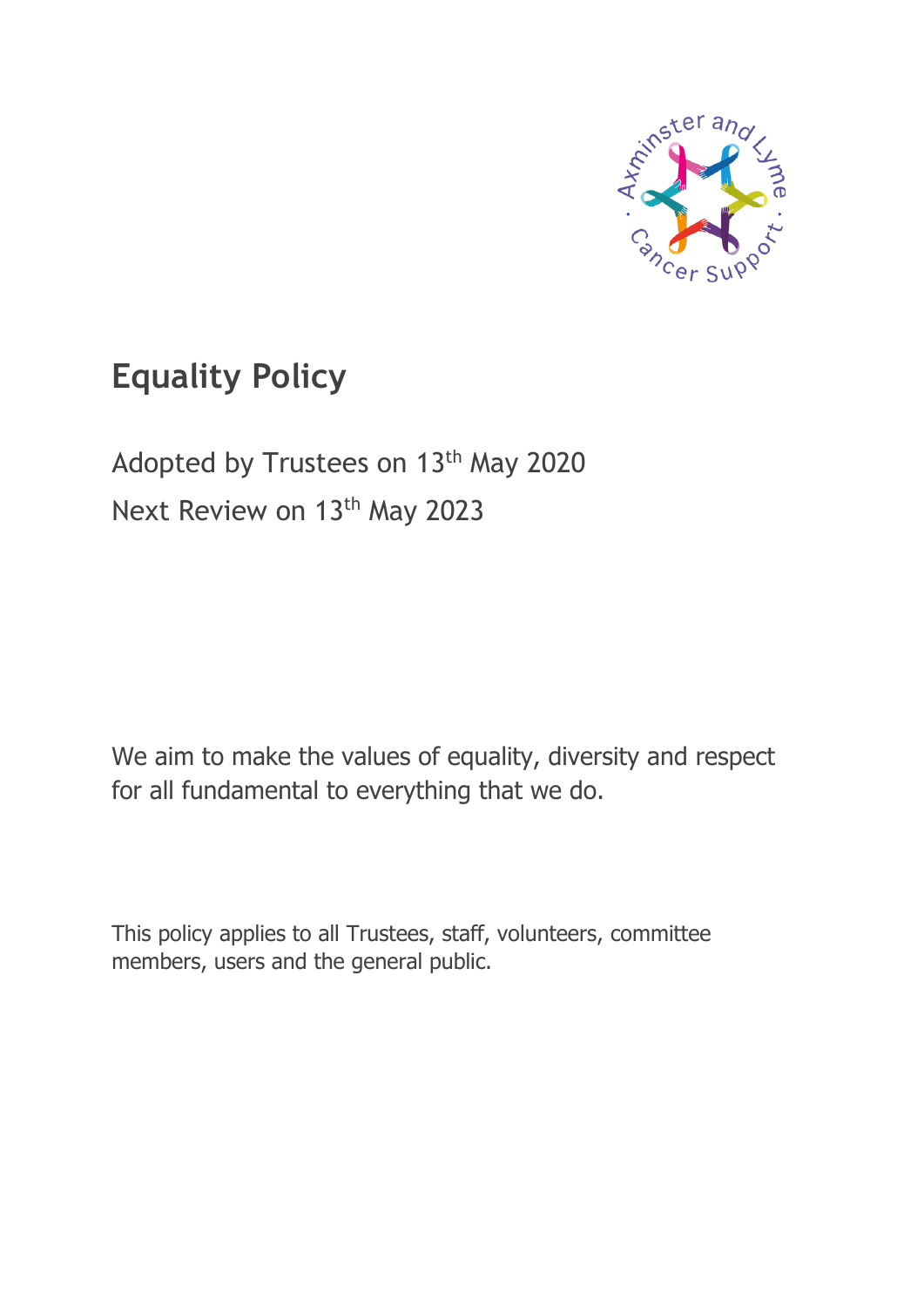# Equality, Diversity and Inclusion Statement

Axminster and Lyme Cancer Support will seek to ensure that no-one is discriminated against, by any characteristic<sup>1</sup>, in the planning and delivery of our activities. We believe that a culture that embraces equality and values diversity within the communities we serve will help us to ensure that everyone can feel involved and included in our plans, programmes and activities.

We aim to create and maintain an environment which respects and welcomes all, and within which no form of bullying, harassment, disrespectful or discriminatory behaviour, is tolerated.

We are committed to respecting the privacy of members and others with whom we come into contact<sup>2</sup>. We welcome and greatly value openness within our organisation but expect all individuals to treat any personal information received as confidential.

We recognise that income or the lack of it can potentially limit access to therapies or activities. We therefore aim to help reduce healthcare inequalities by subsidizing recognized complementary therapy treatments for those who are unable to afford it themselves. No individual will be refused support or discriminated against on the grounds of financial status.

We work within the spirit and the practice of the Equality Act 2010 by promoting a culture of respect and dignity and actively challenging discrimination, should it ever arise.

# Accessibility

We are committed to using accessible venues for events and meetings as far as practical, and to using plain English and offering accessible communications as far as it is within our means to do so.

# **Procedures**

#### Responsibility for Implementation

This policy covers the behaviour of all people employed or volunteering in Axminster and Lyme Cancer Support or using the services and sets out the way they can expect to be treated in turn by Axminster and Lyme Cancer Support. The overall responsibility for ensuring adherence to and implementation of this policy lies with the Trustees, staff and the Committee.

<sup>&</sup>lt;sup>1</sup> This refers to the protected characteristics of sex, gender reassignment, race, disability, age, sexual orientation, religion or belief, marriage and civil partnership and pregnancy and maternity.

<sup>2</sup> Detail is given in our Privacy Notice and our Data Protection Policy.